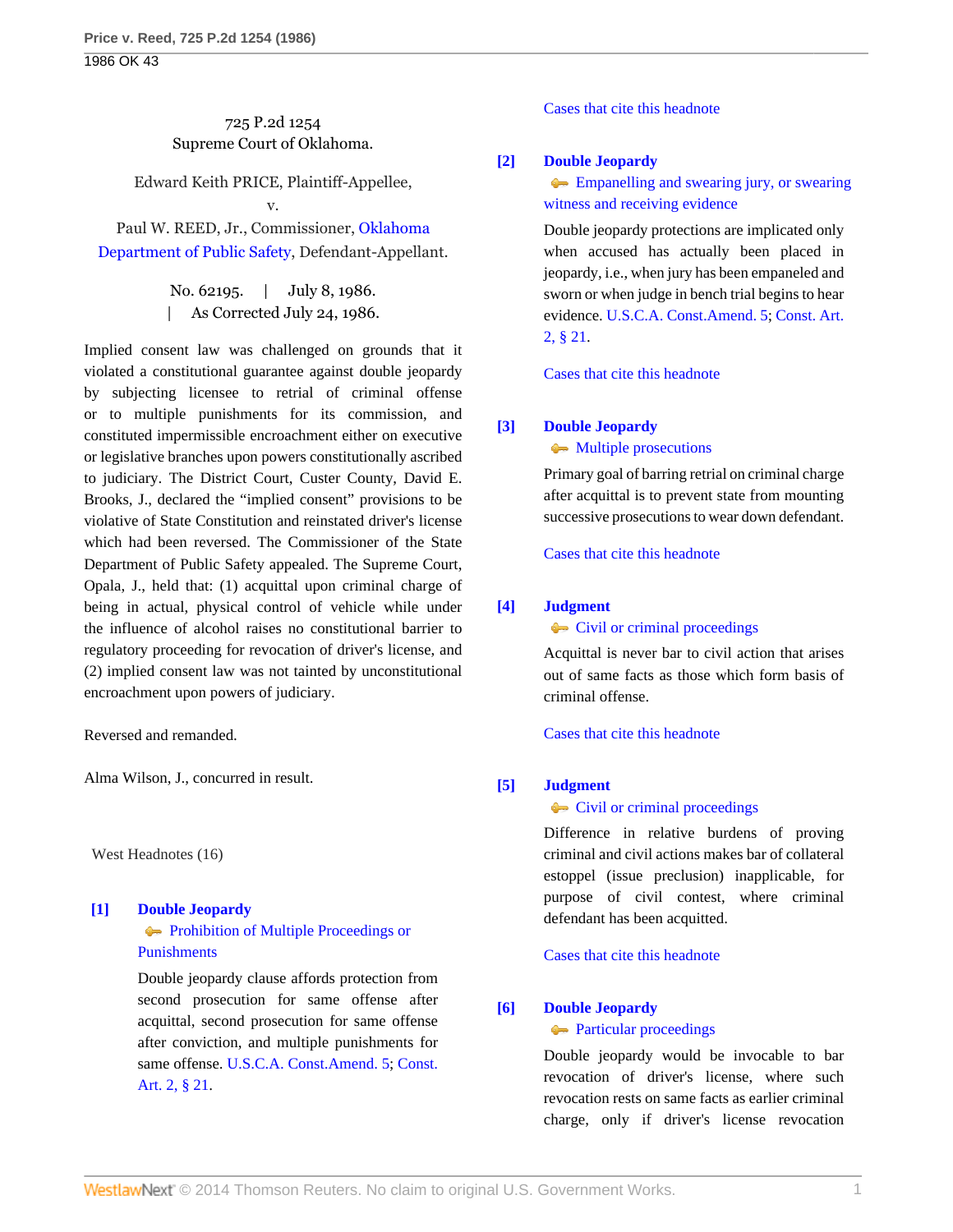sanction were intended and did qualify as "punishment" so that proceeding to revoke was essentially criminal retrial, or sanction were so punitive either in purpose or in effect as to transform what may have been intended as civil remedy into criminal penalty. [U.S.C.A.](http://www.westlaw.com/Link/Document/FullText?findType=L&pubNum=1000546&cite=USCOAMENDV&originatingDoc=I06512713f3a711d99439b076ef9ec4de&refType=LQ&originationContext=document&vr=3.0&rs=cblt1.0&transitionType=DocumentItem&contextData=(sc.Search)) [Const.Amend. 5;](http://www.westlaw.com/Link/Document/FullText?findType=L&pubNum=1000546&cite=USCOAMENDV&originatingDoc=I06512713f3a711d99439b076ef9ec4de&refType=LQ&originationContext=document&vr=3.0&rs=cblt1.0&transitionType=DocumentItem&contextData=(sc.Search)) [Const. Art. 2, § 21](http://www.westlaw.com/Link/Document/FullText?findType=L&pubNum=1000165&cite=OKCNART2S21&originatingDoc=I06512713f3a711d99439b076ef9ec4de&refType=LQ&originationContext=document&vr=3.0&rs=cblt1.0&transitionType=DocumentItem&contextData=(sc.Search)).

#### [4 Cases that cite this headnote](http://www.westlaw.com/Link/RelatedInformation/DocHeadnoteLink?docGuid=I06512713f3a711d99439b076ef9ec4de&headnoteId=198613588500620131020172854&originationContext=document&vr=3.0&rs=cblt1.0&transitionType=CitingReferences&contextData=(sc.Search))

#### <span id="page-1-0"></span>**[\[7\]](#page-3-6) [Double Jeopardy](http://www.westlaw.com/Browse/Home/KeyNumber/135H/View.html?docGuid=I06512713f3a711d99439b076ef9ec4de&originationContext=document&vr=3.0&rs=cblt1.0&transitionType=DocumentItem&contextData=(sc.Search))**

**[Civil or criminal nature](http://www.westlaw.com/Browse/Home/KeyNumber/135Hk23/View.html?docGuid=I06512713f3a711d99439b076ef9ec4de&originationContext=document&vr=3.0&rs=cblt1.0&transitionType=DocumentItem&contextData=(sc.Search))** 

"Jeopardy" as used in double jeopardy provision of State Constitution applies only in criminal prosecutions. [Const. Art. 2, § 21](http://www.westlaw.com/Link/Document/FullText?findType=L&pubNum=1000165&cite=OKCNART2S21&originatingDoc=I06512713f3a711d99439b076ef9ec4de&refType=LQ&originationContext=document&vr=3.0&rs=cblt1.0&transitionType=DocumentItem&contextData=(sc.Search)).

[1 Cases that cite this headnote](http://www.westlaw.com/Link/RelatedInformation/DocHeadnoteLink?docGuid=I06512713f3a711d99439b076ef9ec4de&headnoteId=198613588500720131020172854&originationContext=document&vr=3.0&rs=cblt1.0&transitionType=CitingReferences&contextData=(sc.Search))

#### <span id="page-1-1"></span>**[\[8\]](#page-3-7) [Double Jeopardy](http://www.westlaw.com/Browse/Home/KeyNumber/135H/View.html?docGuid=I06512713f3a711d99439b076ef9ec4de&originationContext=document&vr=3.0&rs=cblt1.0&transitionType=DocumentItem&contextData=(sc.Search))**

**[Civil or criminal nature](http://www.westlaw.com/Browse/Home/KeyNumber/135Hk23/View.html?docGuid=I06512713f3a711d99439b076ef9ec4de&originationContext=document&vr=3.0&rs=cblt1.0&transitionType=DocumentItem&contextData=(sc.Search))** 

Temporary revocation of one's driver's license is not form of criminal punishment which implicates fundamental law's protection against double jeopardy, but is part of civil/regulatory scheme that serves governmental purpose vastly different from criminal punishments. [U.S.C.A.](http://www.westlaw.com/Link/Document/FullText?findType=L&pubNum=1000546&cite=USCOAMENDV&originatingDoc=I06512713f3a711d99439b076ef9ec4de&refType=LQ&originationContext=document&vr=3.0&rs=cblt1.0&transitionType=DocumentItem&contextData=(sc.Search)) [Const.Amend. 5;](http://www.westlaw.com/Link/Document/FullText?findType=L&pubNum=1000546&cite=USCOAMENDV&originatingDoc=I06512713f3a711d99439b076ef9ec4de&refType=LQ&originationContext=document&vr=3.0&rs=cblt1.0&transitionType=DocumentItem&contextData=(sc.Search)) [Const. Art. 2, § 21](http://www.westlaw.com/Link/Document/FullText?findType=L&pubNum=1000165&cite=OKCNART2S21&originatingDoc=I06512713f3a711d99439b076ef9ec4de&refType=LQ&originationContext=document&vr=3.0&rs=cblt1.0&transitionType=DocumentItem&contextData=(sc.Search)).

[3 Cases that cite this headnote](http://www.westlaw.com/Link/RelatedInformation/DocHeadnoteLink?docGuid=I06512713f3a711d99439b076ef9ec4de&headnoteId=198613588500820131020172854&originationContext=document&vr=3.0&rs=cblt1.0&transitionType=CitingReferences&contextData=(sc.Search))

## <span id="page-1-2"></span>**[\[9\]](#page-3-8) [Constitutional Law](http://www.westlaw.com/Browse/Home/KeyNumber/92/View.html?docGuid=I06512713f3a711d99439b076ef9ec4de&originationContext=document&vr=3.0&rs=cblt1.0&transitionType=DocumentItem&contextData=(sc.Search))**

#### **[Drivers' Licenses](http://www.westlaw.com/Browse/Home/KeyNumber/92k4354/View.html?docGuid=I06512713f3a711d99439b076ef9ec4de&originationContext=document&vr=3.0&rs=cblt1.0&transitionType=DocumentItem&contextData=(sc.Search))**

Claim to driver's license is indeed protectable property interest and may not be terminated without due process guaranteed by Fourteenth Amendment. [U.S.C.A. Const.Amend. 14](http://www.westlaw.com/Link/Document/FullText?findType=L&pubNum=1000546&cite=USCOAMENDXIV&originatingDoc=I06512713f3a711d99439b076ef9ec4de&refType=LQ&originationContext=document&vr=3.0&rs=cblt1.0&transitionType=DocumentItem&contextData=(sc.Search)).

[4 Cases that cite this headnote](http://www.westlaw.com/Link/RelatedInformation/DocHeadnoteLink?docGuid=I06512713f3a711d99439b076ef9ec4de&headnoteId=198613588500920131020172854&originationContext=document&vr=3.0&rs=cblt1.0&transitionType=CitingReferences&contextData=(sc.Search))

#### <span id="page-1-3"></span>**[\[10\]](#page-3-9) [Double Jeopardy](http://www.westlaw.com/Browse/Home/KeyNumber/135H/View.html?docGuid=I06512713f3a711d99439b076ef9ec4de&originationContext=document&vr=3.0&rs=cblt1.0&transitionType=DocumentItem&contextData=(sc.Search))**

# [Administrative or non-judicial proceedings;](http://www.westlaw.com/Browse/Home/KeyNumber/135Hk24/View.html?docGuid=I06512713f3a711d99439b076ef9ec4de&originationContext=document&vr=3.0&rs=cblt1.0&transitionType=DocumentItem&contextData=(sc.Search))  [prison discipline](http://www.westlaw.com/Browse/Home/KeyNumber/135Hk24/View.html?docGuid=I06512713f3a711d99439b076ef9ec4de&originationContext=document&vr=3.0&rs=cblt1.0&transitionType=DocumentItem&contextData=(sc.Search))

Acquittal upon criminal charge of being in actual, physical control of vehicle while under the influence of alcohol raises no double jeopardy barrier to regulatory proceeding for revocation of driver's license. [U.S.C.A.](http://www.westlaw.com/Link/Document/FullText?findType=L&pubNum=1000546&cite=USCOAMENDV&originatingDoc=I06512713f3a711d99439b076ef9ec4de&refType=LQ&originationContext=document&vr=3.0&rs=cblt1.0&transitionType=DocumentItem&contextData=(sc.Search))

[Const.Amend. 5](http://www.westlaw.com/Link/Document/FullText?findType=L&pubNum=1000546&cite=USCOAMENDV&originatingDoc=I06512713f3a711d99439b076ef9ec4de&refType=LQ&originationContext=document&vr=3.0&rs=cblt1.0&transitionType=DocumentItem&contextData=(sc.Search)); [Const. Art. 2, § 21;](http://www.westlaw.com/Link/Document/FullText?findType=L&pubNum=1000165&cite=OKCNART2S21&originatingDoc=I06512713f3a711d99439b076ef9ec4de&refType=LQ&originationContext=document&vr=3.0&rs=cblt1.0&transitionType=DocumentItem&contextData=(sc.Search)) [47](http://www.westlaw.com/Link/Document/FullText?findType=L&pubNum=1000165&cite=OKSTT47S754&originatingDoc=I06512713f3a711d99439b076ef9ec4de&refType=LQ&originationContext=document&vr=3.0&rs=cblt1.0&transitionType=DocumentItem&contextData=(sc.Search)) [O.S.Supp.1985, § 754.](http://www.westlaw.com/Link/Document/FullText?findType=L&pubNum=1000165&cite=OKSTT47S754&originatingDoc=I06512713f3a711d99439b076ef9ec4de&refType=LQ&originationContext=document&vr=3.0&rs=cblt1.0&transitionType=DocumentItem&contextData=(sc.Search))

[2 Cases that cite this headnote](http://www.westlaw.com/Link/RelatedInformation/DocHeadnoteLink?docGuid=I06512713f3a711d99439b076ef9ec4de&headnoteId=198613588501020131020172854&originationContext=document&vr=3.0&rs=cblt1.0&transitionType=CitingReferences&contextData=(sc.Search))

#### <span id="page-1-4"></span>**[\[11\]](#page-4-0) [Automobiles](http://www.westlaw.com/Browse/Home/KeyNumber/48A/View.html?docGuid=I06512713f3a711d99439b076ef9ec4de&originationContext=document&vr=3.0&rs=cblt1.0&transitionType=DocumentItem&contextData=(sc.Search))**

#### [Weight and Sufficiency of Evidence](http://www.westlaw.com/Browse/Home/KeyNumber/48Ak144.2(10)/View.html?docGuid=I06512713f3a711d99439b076ef9ec4de&originationContext=document&vr=3.0&rs=cblt1.0&transitionType=DocumentItem&contextData=(sc.Search))

Preponderance of the evidence is the measure of evidentiary persuasion to be used in driver's license revocation hearings. [47 O.S.Supp.1985,](http://www.westlaw.com/Link/Document/FullText?findType=L&pubNum=1000165&cite=OKSTT47S754&originatingDoc=I06512713f3a711d99439b076ef9ec4de&refType=LQ&originationContext=document&vr=3.0&rs=cblt1.0&transitionType=DocumentItem&contextData=(sc.Search)) [§ 754](http://www.westlaw.com/Link/Document/FullText?findType=L&pubNum=1000165&cite=OKSTT47S754&originatingDoc=I06512713f3a711d99439b076ef9ec4de&refType=LQ&originationContext=document&vr=3.0&rs=cblt1.0&transitionType=DocumentItem&contextData=(sc.Search)).

[1 Cases that cite this headnote](http://www.westlaw.com/Link/RelatedInformation/DocHeadnoteLink?docGuid=I06512713f3a711d99439b076ef9ec4de&headnoteId=198613588501120131020172854&originationContext=document&vr=3.0&rs=cblt1.0&transitionType=CitingReferences&contextData=(sc.Search))

#### <span id="page-1-5"></span>**[\[12\]](#page-4-1) [Automobiles](http://www.westlaw.com/Browse/Home/KeyNumber/48A/View.html?docGuid=I06512713f3a711d99439b076ef9ec4de&originationContext=document&vr=3.0&rs=cblt1.0&transitionType=DocumentItem&contextData=(sc.Search))**

[Intoxication and implied consent in general](http://www.westlaw.com/Browse/Home/KeyNumber/48Ak144.2(10.2)/View.html?docGuid=I06512713f3a711d99439b076ef9ec4de&originationContext=document&vr=3.0&rs=cblt1.0&transitionType=DocumentItem&contextData=(sc.Search))

District court implicitly applied preponderance of the evidence standard in finding that arresting officer had reasonable grounds to believe that driver, while under the influence of alcohol, was in actual, physical control of vehicle, and explicitly rejected criminal law's beyond a reasonable doubt test. [47 O.S.Supp.1985, § 754.](http://www.westlaw.com/Link/Document/FullText?findType=L&pubNum=1000165&cite=OKSTT47S754&originatingDoc=I06512713f3a711d99439b076ef9ec4de&refType=LQ&originationContext=document&vr=3.0&rs=cblt1.0&transitionType=DocumentItem&contextData=(sc.Search))

[5 Cases that cite this headnote](http://www.westlaw.com/Link/RelatedInformation/DocHeadnoteLink?docGuid=I06512713f3a711d99439b076ef9ec4de&headnoteId=198613588501220131020172854&originationContext=document&vr=3.0&rs=cblt1.0&transitionType=CitingReferences&contextData=(sc.Search))

# <span id="page-1-6"></span>**[\[13\]](#page-4-2) [Automobiles](http://www.westlaw.com/Browse/Home/KeyNumber/48A/View.html?docGuid=I06512713f3a711d99439b076ef9ec4de&originationContext=document&vr=3.0&rs=cblt1.0&transitionType=DocumentItem&contextData=(sc.Search))**

#### [Constitutional and statutory provisions](http://www.westlaw.com/Browse/Home/KeyNumber/48Ak144.1(1.5)/View.html?docGuid=I06512713f3a711d99439b076ef9ec4de&originationContext=document&vr=3.0&rs=cblt1.0&transitionType=DocumentItem&contextData=(sc.Search))

Legislature may define range of inquiry to be conducted in proceedings for temporary revocation of driver's license. [47 O.S.Supp.1985,](http://www.westlaw.com/Link/Document/FullText?findType=L&pubNum=1000165&cite=OKSTT47S754&originatingDoc=I06512713f3a711d99439b076ef9ec4de&refType=LQ&originationContext=document&vr=3.0&rs=cblt1.0&transitionType=DocumentItem&contextData=(sc.Search)) [§ 754](http://www.westlaw.com/Link/Document/FullText?findType=L&pubNum=1000165&cite=OKSTT47S754&originatingDoc=I06512713f3a711d99439b076ef9ec4de&refType=LQ&originationContext=document&vr=3.0&rs=cblt1.0&transitionType=DocumentItem&contextData=(sc.Search)), subd. 5; [Const. Art. 5, § 36](http://www.westlaw.com/Link/Document/FullText?findType=L&pubNum=1000165&cite=OKCNART5S36&originatingDoc=I06512713f3a711d99439b076ef9ec4de&refType=LQ&originationContext=document&vr=3.0&rs=cblt1.0&transitionType=DocumentItem&contextData=(sc.Search)).

[2 Cases that cite this headnote](http://www.westlaw.com/Link/RelatedInformation/DocHeadnoteLink?docGuid=I06512713f3a711d99439b076ef9ec4de&headnoteId=198613588501320131020172854&originationContext=document&vr=3.0&rs=cblt1.0&transitionType=CitingReferences&contextData=(sc.Search))

### <span id="page-1-7"></span>**[\[14\]](#page-4-3) [Constitutional Law](http://www.westlaw.com/Browse/Home/KeyNumber/92/View.html?docGuid=I06512713f3a711d99439b076ef9ec4de&originationContext=document&vr=3.0&rs=cblt1.0&transitionType=DocumentItem&contextData=(sc.Search))**

**[Doubt](http://www.westlaw.com/Browse/Home/KeyNumber/92k1001/View.html?docGuid=I06512713f3a711d99439b076ef9ec4de&originationContext=document&vr=3.0&rs=cblt1.0&transitionType=DocumentItem&contextData=(sc.Search))** 

Any doubt as to legislature's power to act should be resolved in favor of enactment's validity.

[3 Cases that cite this headnote](http://www.westlaw.com/Link/RelatedInformation/DocHeadnoteLink?docGuid=I06512713f3a711d99439b076ef9ec4de&headnoteId=198613588501420131020172854&originationContext=document&vr=3.0&rs=cblt1.0&transitionType=CitingReferences&contextData=(sc.Search))

#### <span id="page-1-8"></span>**[\[15\]](#page-4-4) [Automobiles](http://www.westlaw.com/Browse/Home/KeyNumber/48A/View.html?docGuid=I06512713f3a711d99439b076ef9ec4de&originationContext=document&vr=3.0&rs=cblt1.0&transitionType=DocumentItem&contextData=(sc.Search))**

[Control and regulation in general](http://www.westlaw.com/Browse/Home/KeyNumber/48Ak130/View.html?docGuid=I06512713f3a711d99439b076ef9ec4de&originationContext=document&vr=3.0&rs=cblt1.0&transitionType=DocumentItem&contextData=(sc.Search))

Both issuance and revocation of drivers' licenses may be statutorily regulated for protection of traveling public.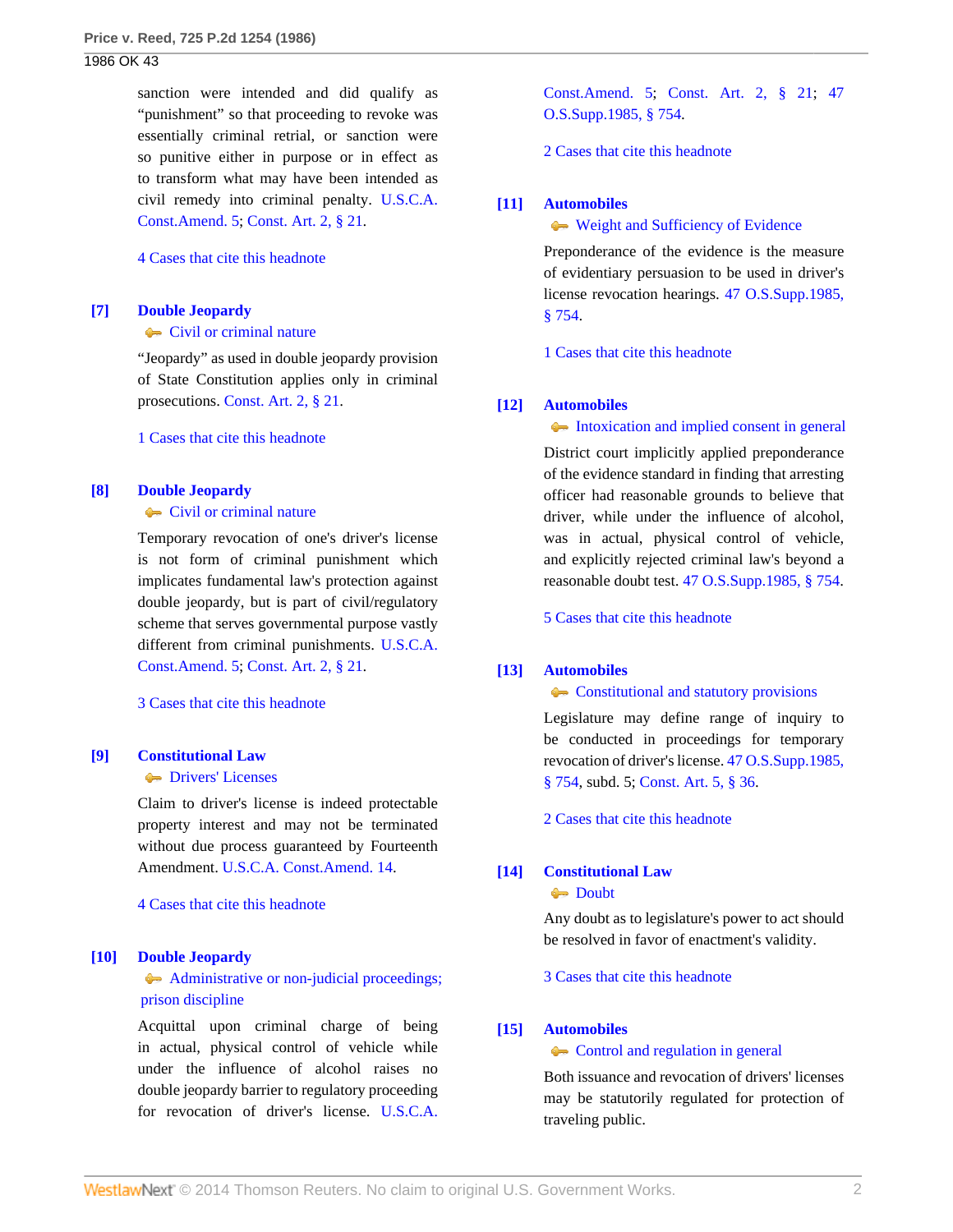[2 Cases that cite this headnote](http://www.westlaw.com/Link/RelatedInformation/DocHeadnoteLink?docGuid=I06512713f3a711d99439b076ef9ec4de&headnoteId=198613588501520131020172854&originationContext=document&vr=3.0&rs=cblt1.0&transitionType=CitingReferences&contextData=(sc.Search))

### <span id="page-2-0"></span>**[\[16\]](#page-4-5) [Appeal and Error](http://www.westlaw.com/Browse/Home/KeyNumber/30/View.html?docGuid=I06512713f3a711d99439b076ef9ec4de&originationContext=document&vr=3.0&rs=cblt1.0&transitionType=DocumentItem&contextData=(sc.Search))**

#### $\blacktriangleright$  [To sustain judgment appealed from](http://www.westlaw.com/Browse/Home/KeyNumber/30k878(4)/View.html?docGuid=I06512713f3a711d99439b076ef9ec4de&originationContext=document&vr=3.0&rs=cblt1.0&transitionType=DocumentItem&contextData=(sc.Search))

Successful party in trial court may, without counterappeal, argue before appellate court the errors committed below to his prejudice would, if corrected, demonstrate result reached in his favor to have been correct.

#### [5 Cases that cite this headnote](http://www.westlaw.com/Link/RelatedInformation/DocHeadnoteLink?docGuid=I06512713f3a711d99439b076ef9ec4de&headnoteId=198613588501620131020172854&originationContext=document&vr=3.0&rs=cblt1.0&transitionType=CitingReferences&contextData=(sc.Search))

**\*1256** Appeal from the District Court, Custer County; David E. Brooks, judge.

In a licensee's appeal from a postacquittal driver's license revocation, the trial court declared the "implied consent" provisions in [47 O.S.Supp.1982 § 754](http://www.westlaw.com/Link/Document/FullText?findType=L&pubNum=1000165&cite=OKSTT47S754&originatingDoc=I06512713f3a711d99439b076ef9ec4de&refType=LQ&originationContext=document&vr=3.0&rs=cblt1.0&transitionType=DocumentItem&contextData=(sc.Search)) to be violative of the state constitution and reinstated the appellee's driver's license.

### REVERSED AND REMANDED.

### **Attorneys and Law Firms**

Blair Easley, John K. Lindsey, Dept. of Public Safety, Oklahoma City, for defendant-appellant.

Stephen D. Beam, Weatherford, for plaintiff-appellee.

### **Opinion**

### OPALA, Justice.

Under challenge here is the constitutionality of the implied consent law, 47 O.S.Supp.[1](#page-4-6)982  $\S$  754.<sup>1</sup> The questions presented are whether [§ 754](http://www.westlaw.com/Link/Document/FullText?findType=L&pubNum=1000165&cite=OKSTT47S754&originatingDoc=I06512713f3a711d99439b076ef9ec4de&refType=LQ&originationContext=document&vr=3.0&rs=cblt1.0&transitionType=DocumentItem&contextData=(sc.Search)), insofar as it appears to authorize a determination to be made—*in a postacquittal* driver's license revocation hearing—that the arresting officer had reasonable grounds to believe the accused, while under the influence of alcohol, was in actual, physical control of a vehicle [1] violates the constitutional guarantee against double jeopardy by subjecting the licensee to a retrial of a criminal offense or to multiple punishments for its commission and [2] constitutes an impermissible encroachment either by the executive or the legislative branches upon powers that are constitutionally ascribed to the judiciary. We answer both questions in the negative.

Edward Price [Price] was arrested and charged with being in actual, physical control of a motor vehicle while under the influence of alcohol. He voluntarily submitted to a breath test. Its results showed that he had a blood-alcohol content of 0.18. Price then received notice his driver's license would be suspended for ninety days. After Price had been acquitted of the charge in municipal court, the Commissioner of the Department of Public Safety [Department] revoked his driver's license for a period of three months. Following an administrative hearing held at Price's request the revocation order was sustained.

<span id="page-2-2"></span>Price appealed from the Department's order to the district court. At a *de novo* trial, no controversy was tendered as to any of the four issues defined in [47 O.S.Supp.1982 § 754\(5\)](http://www.westlaw.com/Link/Document/FullText?findType=L&pubNum=1000165&cite=OKSTT47S754&originatingDoc=I06512713f3a711d99439b076ef9ec4de&refType=LQ&originationContext=document&vr=3.0&rs=cblt1.0&transitionType=DocumentItem&contextData=(sc.Search)) [\(a\)](http://www.westlaw.com/Link/Document/FullText?findType=L&pubNum=1000165&cite=OKSTT47S754&originatingDoc=I06512713f3a711d99439b076ef9ec4de&refType=LQ&originationContext=document&vr=3.0&rs=cblt1.0&transitionType=DocumentItem&contextData=(sc.Search)).  $2$  Although the trial court found that Price had been in actual, physical control of a vehicle while his blood-alcohol content was over 0.10, it set aside the Department's revocation order, declaring [§ 754](http://www.westlaw.com/Link/Document/FullText?findType=L&pubNum=1000165&cite=OKSTT47S754&originatingDoc=I06512713f3a711d99439b076ef9ec4de&refType=LQ&originationContext=document&vr=3.0&rs=cblt1.0&transitionType=DocumentItem&contextData=(sc.Search)) unconstitutional insofar as it may affect a person who was in actual, physical control of a vehicle while under the influence of alcohol, because it violates [Art. 2, § 21,](http://www.westlaw.com/Link/Document/FullText?findType=L&pubNum=1000165&cite=OKCNART2S21&originatingDoc=I06512713f3a711d99439b076ef9ec4de&refType=LQ&originationContext=document&vr=3.0&rs=cblt1.0&transitionType=DocumentItem&contextData=(sc.Search)) [Okl. Const.](http://www.westlaw.com/Link/Document/FullText?findType=L&pubNum=1000165&cite=OKCNART2S21&originatingDoc=I06512713f3a711d99439b076ef9ec4de&refType=LQ&originationContext=document&vr=3.0&rs=cblt1.0&transitionType=DocumentItem&contextData=(sc.Search))<sup>[3](#page-4-8)</sup> and \*1257 [Art. 4, § 1, Okl. Const.](http://www.westlaw.com/Link/Document/FullText?findType=L&pubNum=1000165&cite=OKCNART4S1&originatingDoc=I06512713f3a711d99439b076ef9ec4de&refType=LQ&originationContext=document&vr=3.0&rs=cblt1.0&transitionType=DocumentItem&contextData=(sc.Search))<sup>[4](#page-5-0)</sup> For the reasons to be stated, we reverse the trial court's reinstatement of Price's driver's license.

<span id="page-2-4"></span><span id="page-2-3"></span>**I**

# **A DRIVER'S LICENSE REVOCATION WHICH RESTS ON THE SAME FACTS AS AN EARLIER CRIMINAL CHARGE DOES NOT VIOLATE THE CONSTITUTIONAL GUARANTEE AGAINST DOUBLE JEOPARDY**

<span id="page-2-1"></span>Price argues that because his driver's license revocation hearing before the Department followed his acquittal in municipal court on criminal charges arising from the same incident, he was impermissibly placed twice in jeopardy. We disagree.

Oklahoma's prohibition against double jeopardy, [Art. 2, §](http://www.westlaw.com/Link/Document/FullText?findType=L&pubNum=1000165&cite=OKCNART2S21&originatingDoc=I06512713f3a711d99439b076ef9ec4de&refType=LQ&originationContext=document&vr=3.0&rs=cblt1.0&transitionType=DocumentItem&contextData=(sc.Search)) [21, Okl. Const.](http://www.westlaw.com/Link/Document/FullText?findType=L&pubNum=1000165&cite=OKCNART2S21&originatingDoc=I06512713f3a711d99439b076ef9ec4de&refType=LQ&originationContext=document&vr=3.0&rs=cblt1.0&transitionType=DocumentItem&contextData=(sc.Search)), provides that no one, "... after having been once acquitted by a jury, [shall] be again put in jeopardy of life or liberty for that of which he has been acquitted. Nor shall any person be twice put in jeopardy of life or liberty for the same offense." The federal counterpart—the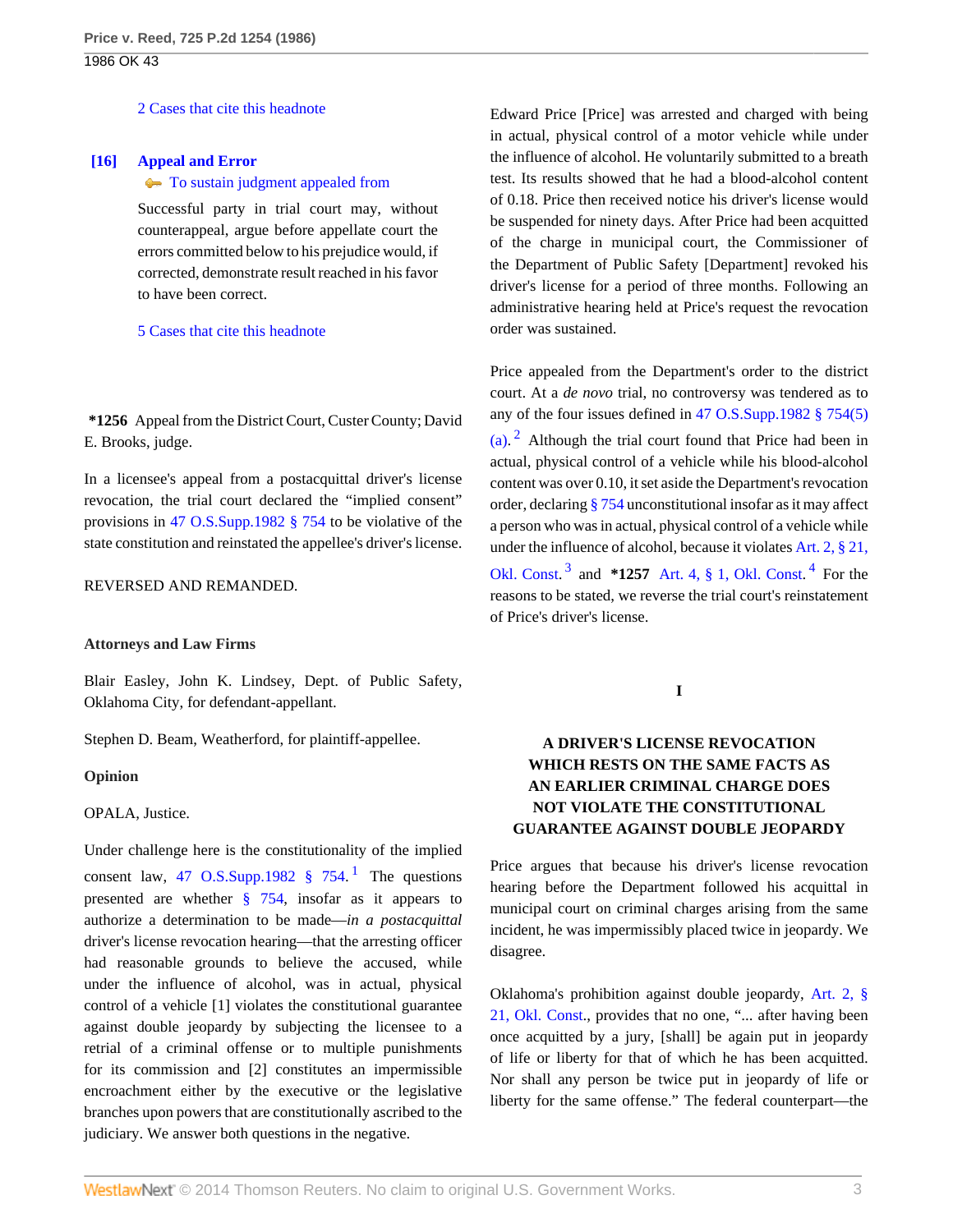<span id="page-3-10"></span>Fifth Amendment, U.S. Const.  $5$ —is applicable to the states through the Fourteenth Amendment.<sup>[6](#page-5-2)</sup>

<span id="page-3-1"></span><span id="page-3-0"></span>**[\[1\]](#page-0-0) [\[2\]](#page-0-1)** Federal and state jurisprudence both recognize that three separate guarantees make up the double jeopardy clause. The provision affords protection from [1] a second prosecution for the same offense after acquittal, [2] a second prosecution for the same offense after conviction and [3] multiple punishments for the same offense.<sup>[7](#page-5-3)</sup>

<span id="page-3-13"></span><span id="page-3-4"></span><span id="page-3-3"></span><span id="page-3-2"></span>**[\[3\]](#page-0-2) [\[4\]](#page-0-3) [\[5\]](#page-0-4)** While the primary goal of barring retrial on a criminal charge *after acquittal* is to prevent the State from mounting successive prosecutions to wear down the defendant, [8](#page-5-4) an acquittal is never a bar to a **\*1258** *civil action* that arises out of the same facts as those which formed the basis of the criminal offense. <sup>[9](#page-5-5)</sup> No acquittal proves that the defendant is innocent; it merely reflects that there was a reasonable doubt in the jury's mind as to his guilt. Moreover, an acquittal does not rule out the possibility that the government could show, by a preponderance of the evidence  $10$  adduced in a civil contest, that the acquitted criminal defendant, while under the influence of alcohol, was in actual, physical control of a motor vehicle.  $11$  The difference in the relative burdens of proof in criminal and civil actions makes the bar of collateral estoppel (issue preclusion) inapplicable. [12](#page-5-8)

<span id="page-3-17"></span><span id="page-3-15"></span><span id="page-3-6"></span><span id="page-3-5"></span>**[\[6\]](#page-0-5) [\[7\]](#page-1-0)** In short, the double jeopardy clause does not raise an automatic barrier to the imposition of both a criminal and a civil sanction for the same act or omission.  $13$  Double jeopardy would be invocable here only if [1] the driver's license revocation sanction were intended and did qualify as "punishment" so that the proceeding to revoke was essentially a criminal retrial  $14$  or [2] the sanctions were so  $*1259$ punitive either in purpose or in effect as to transform what may have been intended as a civil remedy into a criminal penalty.

<span id="page-3-21"></span><span id="page-3-20"></span><span id="page-3-19"></span>In *Robertson v. State ex rel. Lester* [15](#page-6-0) we held that a driver's license revocation hearing under the implied consent law then in force was an administrative proceeding, civil/regulatory in nature and distinct from any criminal charge. Later-enacted amendments to [§ 754](http://www.westlaw.com/Link/Document/FullText?findType=L&pubNum=1000165&cite=OKSTT47S754&originatingDoc=I06512713f3a711d99439b076ef9ec4de&refType=LQ&originationContext=document&vr=3.0&rs=cblt1.0&transitionType=DocumentItem&contextData=(sc.Search)) have not altered the essential character of that hearing. [16](#page-6-1) Furthermore, a *criminal trial* exacts a personal penalty from a convicted defendant in the form of a fine or incarceration, while a *postacquittal proceeding* to <span id="page-3-22"></span><span id="page-3-11"></span>assess one's continued eligibility for a driver's license (as a result of noncompliance with the implied consent law) addresses a person's continued fitness to hold a license.<sup>[17](#page-6-2)</sup>

<span id="page-3-23"></span>Price relies on *Johnson v. State* <sup>[18](#page-6-3)</sup>—a case decided entirely in the context of the criminal process—and seeks to apply its language to the regulatory proceeding here by (a) equating the revocation hearing to a criminal trial and (b) characterizing the temporary revocation of his license as a "penalty" because his employment makes travel necessary.

<span id="page-3-24"></span><span id="page-3-16"></span><span id="page-3-14"></span><span id="page-3-12"></span><span id="page-3-9"></span><span id="page-3-8"></span><span id="page-3-7"></span>**[\[8\]](#page-1-1) [\[9\]](#page-1-2) [\[10\]](#page-1-3)** Having earlier rejected the theory that a revocation hearing is the equivalent of a criminal trial, we likewise recede from the notion that a temporary revocation of one's driver's license is a form of criminal punishment which implicates the fundamental law's protection against double jeopardy. Revocation of a driver's license is part of a *civil/regulatory scheme* that serves a governmental purpose vastly **\*1260** different from criminal punishment. The state's interest here is to foster safety by temporarily removing from public thoroughfares those licensees who have exhibited dangerous or erratic behavior.  $\frac{19}{19}$  $\frac{19}{19}$  $\frac{19}{19}$  Because a civil revocation proceeding is distinct from criminal law enforcement, the double jeopardy clause cannot be implicated. One's claim to a driver's license is indeed a protectible property interest  $20$ that may not be terminated without due process guaranteed by the Fourteenth Amendment.<sup>[21](#page-6-6)</sup> In an appeal from a driver's license revocation order the focus is hence not on the double jeopardy clause but rather on the due process standards that are built into the regulatory scheme and were applied in the proceedings below. We reiterate our holdings in *Robertson* and *Application of Baggett* [22](#page-6-7) that an acquittal upon the criminal charge of being in actual, physical control of a vehicle while under the influence of alcohol raises no constitutional barrier to a regulatory proceeding for the revocation of a driver's license.

### <span id="page-3-27"></span><span id="page-3-26"></span><span id="page-3-25"></span>**II**

# <span id="page-3-18"></span>**[SECTION 754](http://www.westlaw.com/Link/Document/FullText?findType=L&pubNum=1000165&cite=OKSTT47S754&originatingDoc=I06512713f3a711d99439b076ef9ec4de&refType=LQ&originationContext=document&vr=3.0&rs=cblt1.0&transitionType=DocumentItem&contextData=(sc.Search)) IS NOT TAINTED BY AN UNCONSTITUTIONAL ENCROACHMENT UPON THE POWERS OF THE JUDICIARY**

<span id="page-3-28"></span>Price argues that the provisions of  $\S 754$  "encroach" upon the power of the judicial service in violation of [Art. 4, §](http://www.westlaw.com/Link/Document/FullText?findType=L&pubNum=1000165&cite=OKCNART4S1&originatingDoc=I06512713f3a711d99439b076ef9ec4de&refType=LQ&originationContext=document&vr=3.0&rs=cblt1.0&transitionType=DocumentItem&contextData=(sc.Search)) [1, Okl. Const.](http://www.westlaw.com/Link/Document/FullText?findType=L&pubNum=1000165&cite=OKCNART4S1&originatingDoc=I06512713f3a711d99439b076ef9ec4de&refType=LQ&originationContext=document&vr=3.0&rs=cblt1.0&transitionType=DocumentItem&contextData=(sc.Search)),  $^{23}$  $^{23}$  $^{23}$  because a [§ 754](http://www.westlaw.com/Link/Document/FullText?findType=L&pubNum=1000165&cite=OKSTT47S754&originatingDoc=I06512713f3a711d99439b076ef9ec4de&refType=LQ&originationContext=document&vr=3.0&rs=cblt1.0&transitionType=DocumentItem&contextData=(sc.Search)) license revocation calls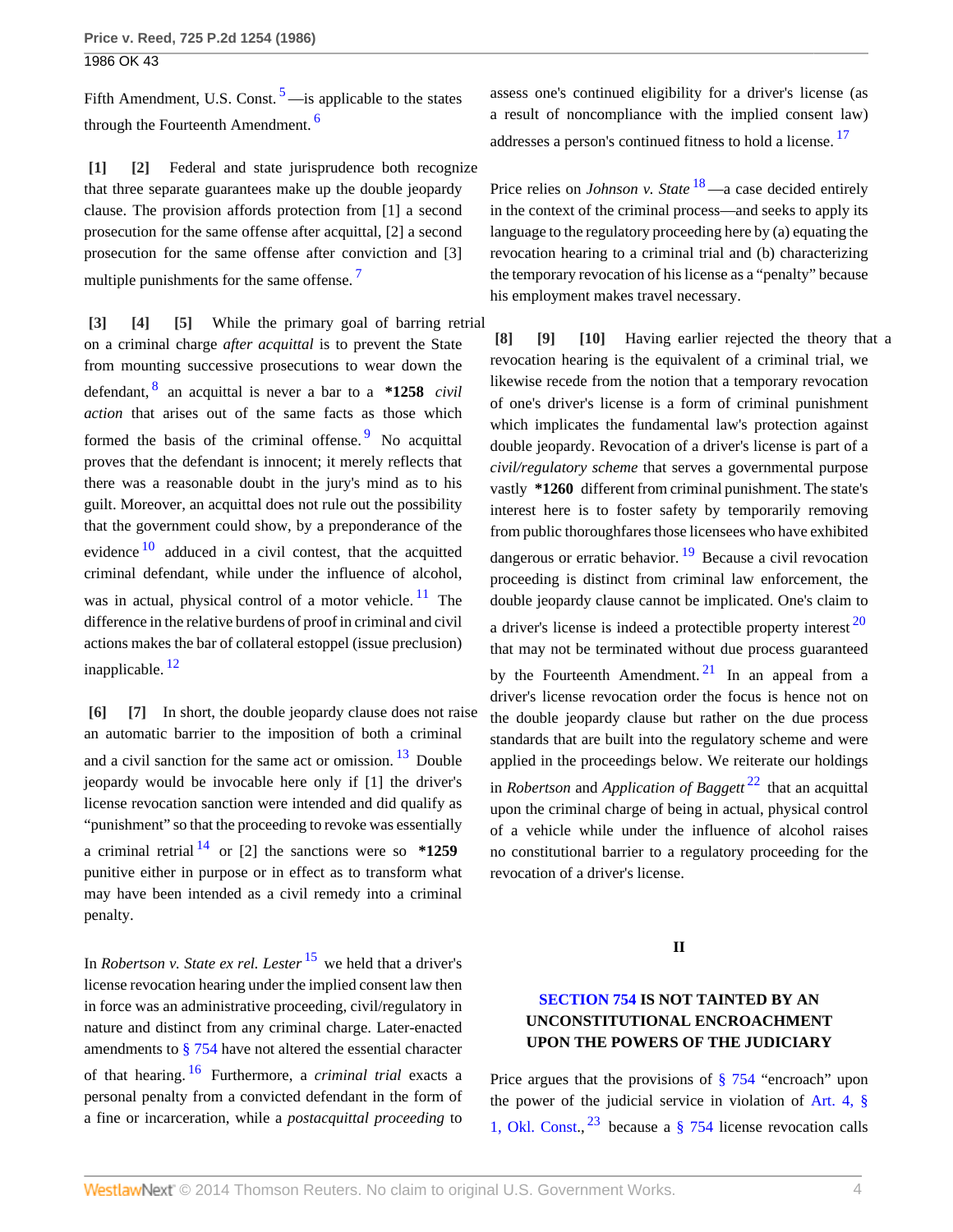for the application of an impermissibly reduced standard of persuasion. He asserts that [§ 754](http://www.westlaw.com/Link/Document/FullText?findType=L&pubNum=1000165&cite=OKSTT47S754&originatingDoc=I06512713f3a711d99439b076ef9ec4de&refType=LQ&originationContext=document&vr=3.0&rs=cblt1.0&transitionType=DocumentItem&contextData=(sc.Search)) abrogates the court's "inherent" right to structure a meaningful judicial inquiry by lowering the traditional "preponderance-of-the-evidence" to a "reasonable-grounds-to-believe" standard. He urges that the preponderance-of-the-evidence test constitutes the irreducible constitutional minimum under the due process clause of [Art. 2, § 7, Okl. Const](http://www.westlaw.com/Link/Document/FullText?findType=L&pubNum=1000165&cite=OKCNART2S7&originatingDoc=I06512713f3a711d99439b076ef9ec4de&refType=LQ&originationContext=document&vr=3.0&rs=cblt1.0&transitionType=DocumentItem&contextData=(sc.Search)).

<span id="page-4-1"></span><span id="page-4-0"></span>**[\[11\]](#page-1-4) [\[12\]](#page-1-5)** Price's argument is without merit. The clear language of  $\S$  754(5) defines the range of inquiry—i.e. the issues to be resolved—rather than the burden of proof.  $24$ Preponderance of the evidence is the measure of evidentiary persuasion to be used in revocation hearings.  $25$  The district **\*1261** court implicitly applied this standard in finding that the arresting officer had reasonable grounds to believe that Price, while under the influence of alcohol, was in actual, physical control of the vehicle. [26](#page-7-2)

<span id="page-4-12"></span><span id="page-4-11"></span><span id="page-4-4"></span><span id="page-4-3"></span><span id="page-4-2"></span>**[\[13\]](#page-1-6) [\[14](#page-1-7)] [\[15\]](#page-1-8)** The legislature may define the range of inquiry to be conducted in proceedings for temporary revocation of a driver's license. By [Art. 5, § 36, Okl. Const.](http://www.westlaw.com/Link/Document/FullText?findType=L&pubNum=1000165&cite=OKCNART5S36&originatingDoc=I06512713f3a711d99439b076ef9ec4de&refType=LQ&originationContext=document&vr=3.0&rs=cblt1.0&transitionType=DocumentItem&contextData=(sc.Search)), legislative authority is extended to all rightful subjects of legislation.  $27$  Any doubt as to the legislature's power to act should be resolved in favor of the enactment's validity.  $28$ Both the issuance and revocation of drivers' licenses may be statutorily regulated for the protection of the traveling public. If the statute is not fraught with infirmity and due process was in fact applied, there can be no constitutional flaw either in the regulatory scheme or in the procedure.

<span id="page-4-5"></span>**[\[16\]](#page-2-0)** The district court declined to rule on Price's other due process claims under [Art. 2, § 7, Okl. Const.](http://www.westlaw.com/Link/Document/FullText?findType=L&pubNum=1000165&cite=OKCNART2S7&originatingDoc=I06512713f3a711d99439b076ef9ec4de&refType=LQ&originationContext=document&vr=3.0&rs=cblt1.0&transitionType=DocumentItem&contextData=(sc.Search)) No specific

#### Footnotes

<span id="page-4-6"></span>[1](#page-2-1) See *infra* note 2 for the pertinent text of [47 O.S.Supp.1982 § 754.](http://www.westlaw.com/Link/Document/FullText?findType=L&pubNum=1000165&cite=OKSTT47S754&originatingDoc=I06512713f3a711d99439b076ef9ec4de&refType=LQ&originationContext=document&vr=3.0&rs=cblt1.0&transitionType=DocumentItem&contextData=(sc.Search))

- <span id="page-4-7"></span>[2](#page-2-2) The Implied Consent Law, [47 O.S.Supp.1982 § 754\(5\)\(a\)](http://www.westlaw.com/Link/Document/FullText?findType=L&pubNum=1000165&cite=OKSTT47S754&originatingDoc=I06512713f3a711d99439b076ef9ec4de&refType=LQ&originationContext=document&vr=3.0&rs=cblt1.0&transitionType=DocumentItem&contextData=(sc.Search)), provides, in pertinent part, that the hearing before the authorized agent of the Commissioner of Public Safety " \* \* \* shall cover the issues of whether the officer had reasonable grounds to believe the person had been driving or was in actual physical control of a vehicle upon the public roads, highways, streets, turnpikes or other public place of this state while under the influence of alcohol ... and whether the person was placed under arrest.
	- a. If the revocation or denial is based upon a breath or blood test result and a sworn report from a law enforcement officer, the scope of the hearing shall also cover the issues as to whether:

(1) the testing procedures used were in accordance with existent rules of the Board of Tests for Alcohol and Drug Influence;

(2) the person was advised that his privilege to drive would be revoked or denied if the test result reflected an alcohol concentration of ten-hundredths (0.10) or more;

(3) the test result in fact reflects such alcohol concentration; and

(4) the breath or blood specimen was obtained from the person within two (2) hours of his arrest."

<span id="page-4-8"></span>[3](#page-2-3) See text in Part I for the pertinent provisions of [Art. 2, § 21, Okl. Const.](http://www.westlaw.com/Link/Document/FullText?findType=L&pubNum=1000165&cite=OKCNART2S21&originatingDoc=I06512713f3a711d99439b076ef9ec4de&refType=LQ&originationContext=document&vr=3.0&rs=cblt1.0&transitionType=DocumentItem&contextData=(sc.Search))

<span id="page-4-14"></span>violation of the fundamental law's due process safeguards is called to our attention. Moreover, since Price does not contend on appeal that the trial court's reinstatement of his driver's license should be affirmed as legally correct because he was in fact deprived of some basic constitutional rights in the hearings conducted before the Department, we need not pause here to consider any error in failing to accord Price the quality of administrative process that was his due.  $29$  The legislature may, of course, define the issues to be resolved in a revocation hearing and, since, as we hold here, a preponderance of the evidence is the standard that must be and was applied in the decision-making process, the challenged enactment's provisions are free from the taint of legislative or executive "encroachment" upon powers that may be claimed as constitutionally ascribed solely to the judiciary.

<span id="page-4-10"></span><span id="page-4-9"></span>The trial court's order reinstating the appellee's driver's license is reversed and the cause remanded with directions to proceed in a manner not inconsistent with this pronouncement.

REVERSED AND REMANDED.

<span id="page-4-13"></span>SIMMS, C.J., DOOLIN, V.C.J., and HODGES, LAVENDER, HARGRAVE, KAUGER and SUMMERS, JJ., concur;

WILSON, J., concurs in result.

**Parallel Citations**

1986 OK 43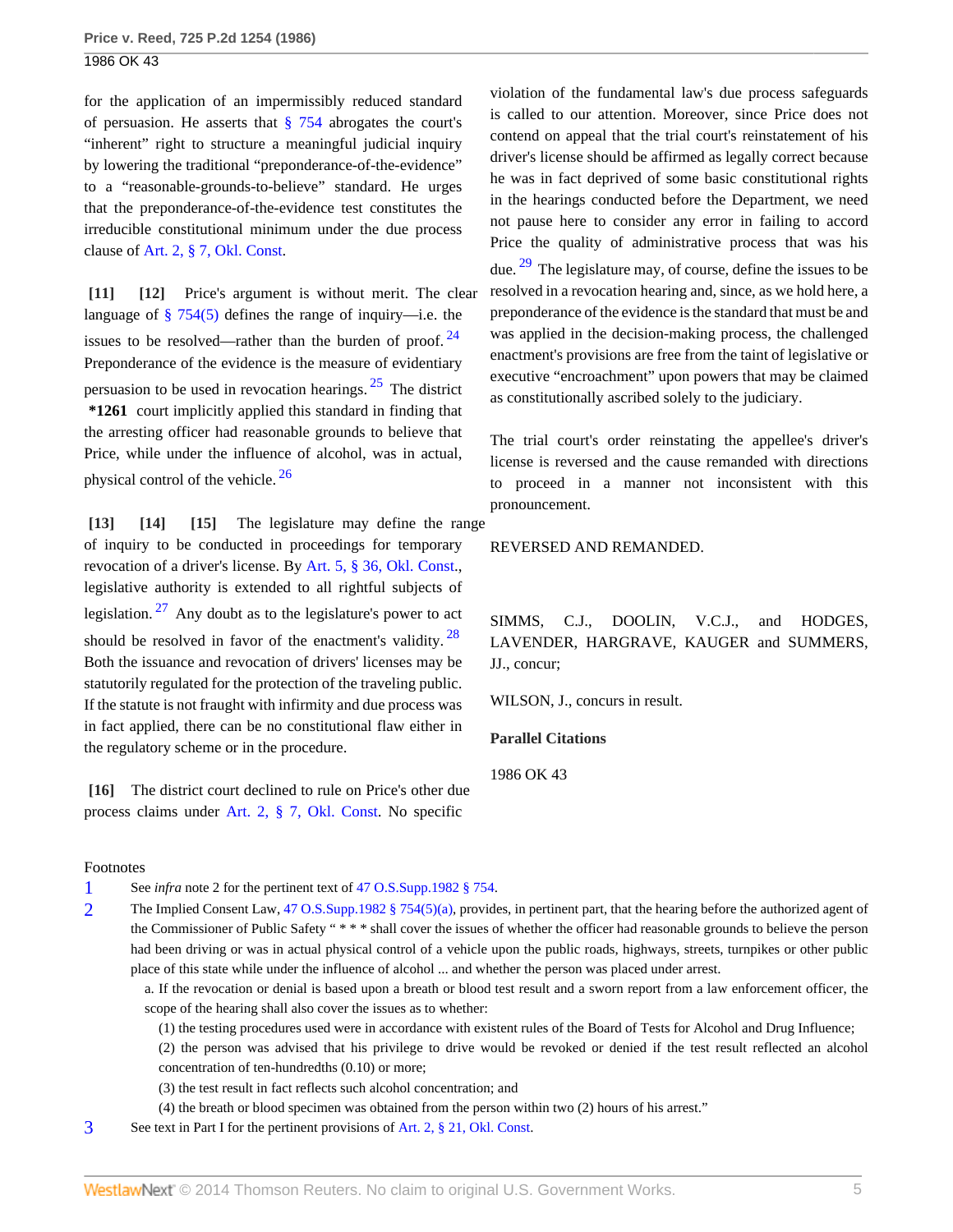- <span id="page-5-0"></span>[4](#page-2-4) See *infra* note 23 for the text of [Art. 4, § 1, Okl. Const.](http://www.westlaw.com/Link/Document/FullText?findType=L&pubNum=1000165&cite=OKCNART4S1&originatingDoc=I06512713f3a711d99439b076ef9ec4de&refType=LQ&originationContext=document&vr=3.0&rs=cblt1.0&transitionType=DocumentItem&contextData=(sc.Search))
- <span id="page-5-1"></span>[5](#page-3-10) The Double Jeopardy Clause of the Fifth Amendment, U.S. Const., provides in pertinent part:

"No person shall be ... subject for the same offense to be twice put in jeopardy of life or limb...."

- <span id="page-5-2"></span>[6](#page-3-11) *Benton v. Maryland,* [395 U.S. 784, 794, 89 S.Ct. 2056, 2062, 23 L.Ed.2d 707 \[1969\]](http://www.westlaw.com/Link/Document/FullText?findType=Y&serNum=1969133024&pubNum=708&fi=co_pp_sp_708_2062&originationContext=document&vr=3.0&rs=cblt1.0&transitionType=DocumentItem&contextData=(sc.Search)#co_pp_sp_708_2062) and *[Justices of Boston Municipal Court v.](http://www.westlaw.com/Link/Document/FullText?findType=Y&serNum=1984119006&pubNum=708&fi=co_pp_sp_708_1812&originationContext=document&vr=3.0&rs=cblt1.0&transitionType=DocumentItem&contextData=(sc.Search)#co_pp_sp_708_1812) Lydon,* [466 U.S. 294, 104 S.Ct. 1805, 1812, 80 L.Ed.2d 311 \[1984\]](http://www.westlaw.com/Link/Document/FullText?findType=Y&serNum=1984119006&pubNum=708&fi=co_pp_sp_708_1812&originationContext=document&vr=3.0&rs=cblt1.0&transitionType=DocumentItem&contextData=(sc.Search)#co_pp_sp_708_1812).
- <span id="page-5-3"></span>[7](#page-3-12) *North Carolina v. Pearce,* [395 U.S. 711, 717, 89 S.Ct. 2072, 2076, 23 L.Ed.2d 656 \[1969\];](http://www.westlaw.com/Link/Document/FullText?findType=Y&serNum=1969133025&pubNum=708&fi=co_pp_sp_708_2076&originationContext=document&vr=3.0&rs=cblt1.0&transitionType=DocumentItem&contextData=(sc.Search)#co_pp_sp_708_2076) *Illinois v. Vitale,* [447 U.S. 410, 415, 100](http://www.westlaw.com/Link/Document/FullText?findType=Y&serNum=1980116780&pubNum=708&fi=co_pp_sp_708_2264&originationContext=document&vr=3.0&rs=cblt1.0&transitionType=DocumentItem&contextData=(sc.Search)#co_pp_sp_708_2264) [S.Ct. 2260, 2264, 65 L.Ed.2d 228 \[1980\];](http://www.westlaw.com/Link/Document/FullText?findType=Y&serNum=1980116780&pubNum=708&fi=co_pp_sp_708_2264&originationContext=document&vr=3.0&rs=cblt1.0&transitionType=DocumentItem&contextData=(sc.Search)#co_pp_sp_708_2264) *[Justices of Boston Municipal Court v. Lydon, supra](http://www.westlaw.com/Link/Document/FullText?findType=Y&serNum=1984119006&pubNum=708&fi=co_pp_sp_708_1813&originationContext=document&vr=3.0&rs=cblt1.0&transitionType=DocumentItem&contextData=(sc.Search)#co_pp_sp_708_1813)* note 6, 104 S.Ct. at 1813 and *[Johnson](http://www.westlaw.com/Link/Document/FullText?findType=Y&serNum=1980115006&pubNum=661&fi=co_pp_sp_661_1141&originationContext=document&vr=3.0&rs=cblt1.0&transitionType=DocumentItem&contextData=(sc.Search)#co_pp_sp_661_1141)*
	- *v. State,* [Okl.Cr., 611 P.2d 1137, 1141 \[1980\]](http://www.westlaw.com/Link/Document/FullText?findType=Y&serNum=1980115006&pubNum=661&fi=co_pp_sp_661_1141&originationContext=document&vr=3.0&rs=cblt1.0&transitionType=DocumentItem&contextData=(sc.Search)#co_pp_sp_661_1141) and *Marutzky v. State,* [Okl.Cr., 514 P.2d 430, 431 \[1973\].](http://www.westlaw.com/Link/Document/FullText?findType=Y&serNum=1973125034&pubNum=661&fi=co_pp_sp_661_431&originationContext=document&vr=3.0&rs=cblt1.0&transitionType=DocumentItem&contextData=(sc.Search)#co_pp_sp_661_431) These protections are implicated only when the accused has actually been placed in jeopardy, i.e. (a) when a jury has been empaneled and sworn or (b) when the judge in a bench trial begins to hear the evidence. *[Serfass v. United States,](http://www.westlaw.com/Link/Document/FullText?findType=Y&serNum=1975129745&pubNum=708&originationContext=document&vr=3.0&rs=cblt1.0&transitionType=DocumentItem&contextData=(sc.Search))* 420 U.S. 377, [95 S.Ct. 1055, 43 L.Ed.2d 265 \[1975\];](http://www.westlaw.com/Link/Document/FullText?findType=Y&serNum=1975129745&pubNum=708&originationContext=document&vr=3.0&rs=cblt1.0&transitionType=DocumentItem&contextData=(sc.Search)) *Illinois v. Somerville,* [410 U.S. 458, 471, 93 S.Ct. 1066, 1073, 35 L.Ed.2d 425 \[1973\];](http://www.westlaw.com/Link/Document/FullText?findType=Y&serNum=1973126339&pubNum=708&fi=co_pp_sp_708_1073&originationContext=document&vr=3.0&rs=cblt1.0&transitionType=DocumentItem&contextData=(sc.Search)#co_pp_sp_708_1073) *United States v. Martin Linen Supply Co.,* [430 U.S. 564, 569, 97 S.Ct. 1349, 1353, 51 L.Ed.2d 642 \[1977\];](http://www.westlaw.com/Link/Document/FullText?findType=Y&serNum=1977118759&pubNum=708&fi=co_pp_sp_708_1353&originationContext=document&vr=3.0&rs=cblt1.0&transitionType=DocumentItem&contextData=(sc.Search)#co_pp_sp_708_1353) *[Ozbun v. State,](http://www.westlaw.com/Link/Document/FullText?findType=Y&serNum=1983110458&pubNum=661&fi=co_pp_sp_661_956&originationContext=document&vr=3.0&rs=cblt1.0&transitionType=DocumentItem&contextData=(sc.Search)#co_pp_sp_661_956)* Okl.Cr., [659 P.2d 954, 956 \[1983\].](http://www.westlaw.com/Link/Document/FullText?findType=Y&serNum=1983110458&pubNum=661&fi=co_pp_sp_661_956&originationContext=document&vr=3.0&rs=cblt1.0&transitionType=DocumentItem&contextData=(sc.Search)#co_pp_sp_661_956)
- <span id="page-5-4"></span>[8](#page-3-13) *Green v. United States,* [355 U.S. 184, 187–188, 78 S.Ct. 221, 223, 2 L.Ed.2d 199 \[1957\]](http://www.westlaw.com/Link/Document/FullText?findType=Y&serNum=1957191399&pubNum=708&fi=co_pp_sp_708_223&originationContext=document&vr=3.0&rs=cblt1.0&transitionType=DocumentItem&contextData=(sc.Search)#co_pp_sp_708_223) and *[Justices of Boston Municipal Court v.](http://www.westlaw.com/Link/Document/FullText?findType=Y&serNum=1984119006&pubNum=708&fi=co_pp_sp_708_1813&originationContext=document&vr=3.0&rs=cblt1.0&transitionType=DocumentItem&contextData=(sc.Search)#co_pp_sp_708_1813) Lydon, supra* [note 6, 104 S.Ct. at 1813.](http://www.westlaw.com/Link/Document/FullText?findType=Y&serNum=1984119006&pubNum=708&fi=co_pp_sp_708_1813&originationContext=document&vr=3.0&rs=cblt1.0&transitionType=DocumentItem&contextData=(sc.Search)#co_pp_sp_708_1813) In *Lydon* the Court quoted the following language from *Green, supra:*

" 'The underlying idea, one that is deeply ingrained in at least the Anglo-American system of jurisprudence, is that the State with all its resources and power should not be allowed to make repeated attempts to convict an individual for an alleged offense, thereby subjecting him to embarrassment, expense and ordeal and compelling him to live in a continuing state of anxiety and insecurity, as well as enhancing the possibility that even though innocent he may be found guilty.' "

In *Smalis v. Pennsylvania,* [476 U.S. 140, 106 S.Ct. 1745, 90 L.Ed.2d 116 \[1986\]](http://www.westlaw.com/Link/Document/FullText?findType=Y&serNum=1986123244&pubNum=708&originationContext=document&vr=3.0&rs=cblt1.0&transitionType=DocumentItem&contextData=(sc.Search)) the Court, quoting from *[Abney v. United States,](http://www.westlaw.com/Link/Document/FullText?findType=Y&serNum=1977118798&pubNum=708&fi=co_pp_sp_708_2041&originationContext=document&vr=3.0&rs=cblt1.0&transitionType=DocumentItem&contextData=(sc.Search)#co_pp_sp_708_2041)* [431 U.S. 651, 661–662, 97 S.Ct. 2034, 2041, 52 L.Ed.2d 651 \[1977\],](http://www.westlaw.com/Link/Document/FullText?findType=Y&serNum=1977118798&pubNum=708&fi=co_pp_sp_708_2041&originationContext=document&vr=3.0&rs=cblt1.0&transitionType=DocumentItem&contextData=(sc.Search)#co_pp_sp_708_2041) said:

" '[T]he guarantee against double jeopardy assures an individual that, among other things, he will not be forced, with certain exceptions, to endure the personal strain, public embarrassment, and expense of a *criminal trial* more than once for the same offense.... Obviously, these aspects of the guarantee's protections would be lost if the accused were forced to 'run the gauntlet' a second time before an appeal could be taken; even if the accused is acquitted, or, if convicted, has his conviction ultimately reversed on double jeopardy grounds, he has still been forced to endure a trial that the Double Jeopardy Clause was designed to prohibit.' " [Emphasis added.]

- <span id="page-5-5"></span>[9](#page-3-14) See Annot., [Acquittal or Conviction in Criminal Prosecution As Bar to Particular Actions for Forfeiture of Property or for Statutory](http://www.westlaw.com/Link/Document/FullText?findType=Y&serNum=1986021265&pubNum=471&fi=co_pp_sp_471_972&originationContext=document&vr=3.0&rs=cblt1.0&transitionType=DocumentItem&contextData=(sc.Search)#co_pp_sp_471_972) [Damages or Penalty—Federal Cases, 79 L.Ed.2d 960, 972, 977 \[1984\];](http://www.westlaw.com/Link/Document/FullText?findType=Y&serNum=1986021265&pubNum=471&fi=co_pp_sp_471_972&originationContext=document&vr=3.0&rs=cblt1.0&transitionType=DocumentItem&contextData=(sc.Search)#co_pp_sp_471_972) Annot. [Suspension or Revocation of Driver's License for](http://www.westlaw.com/Link/Document/FullText?findType=Y&serNum=1963009959&pubNum=107&originationContext=document&vr=3.0&rs=cblt1.0&transitionType=DocumentItem&contextData=(sc.Search)) [Refusal to Take Sobriety Test, 88 A.L.R.2d 1064 \[1963\]](http://www.westlaw.com/Link/Document/FullText?findType=Y&serNum=1963009959&pubNum=107&originationContext=document&vr=3.0&rs=cblt1.0&transitionType=DocumentItem&contextData=(sc.Search)) and Annot., [Conviction or Acquittal in Previous Criminal Case as Bar to](http://www.westlaw.com/Link/Document/FullText?findType=Y&serNum=1964009040&pubNum=107&originationContext=document&vr=3.0&rs=cblt1.0&transitionType=DocumentItem&contextData=(sc.Search)) [Revocation or Suspension of Driver's License on Same Factual Charges, 96 A.L.R.2d 612 \[1984\]](http://www.westlaw.com/Link/Document/FullText?findType=Y&serNum=1964009040&pubNum=107&originationContext=document&vr=3.0&rs=cblt1.0&transitionType=DocumentItem&contextData=(sc.Search)).
- <span id="page-5-6"></span>[10](#page-3-15) *[Smith v. State ex rel. Department of Public Safety,](http://www.westlaw.com/Link/Document/FullText?findType=Y&serNum=1984121354&pubNum=661&fi=co_pp_sp_661_368&originationContext=document&vr=3.0&rs=cblt1.0&transitionType=DocumentItem&contextData=(sc.Search)#co_pp_sp_661_368)* Okl., 680 P.2d 365, 368 [1984]; *[Peters v. Oklahoma Department of Public Safety,](http://www.westlaw.com/Link/Document/FullText?findType=Y&serNum=1976134846&pubNum=661&fi=co_pp_sp_661_909&originationContext=document&vr=3.0&rs=cblt1.0&transitionType=DocumentItem&contextData=(sc.Search)#co_pp_sp_661_909)* [Okl., 557 P.2d 908, 909 \[1976\]](http://www.westlaw.com/Link/Document/FullText?findType=Y&serNum=1976134846&pubNum=661&fi=co_pp_sp_661_909&originationContext=document&vr=3.0&rs=cblt1.0&transitionType=DocumentItem&contextData=(sc.Search)#co_pp_sp_661_909) and *Matter of Phelps,* [Okl., 548 P.2d 1021, 1023 \[1976\].](http://www.westlaw.com/Link/Document/FullText?findType=Y&serNum=1976113789&pubNum=661&fi=co_pp_sp_661_1023&originationContext=document&vr=3.0&rs=cblt1.0&transitionType=DocumentItem&contextData=(sc.Search)#co_pp_sp_661_1023)
- <span id="page-5-7"></span>[11](#page-3-16) *Application of Baggett, infra* note 22 at 1019; *[Smestad v. Ellington,](http://www.westlaw.com/Link/Document/FullText?findType=Y&serNum=1971118927&pubNum=595&originationContext=document&vr=3.0&rs=cblt1.0&transitionType=DocumentItem&contextData=(sc.Search))* 191 N.W.2d 799 [N.D.1971]; *[Commonwealth, Dept. of](http://www.westlaw.com/Link/Document/FullText?findType=Y&serNum=1973100374&pubNum=162&fi=co_pp_sp_162_832&originationContext=document&vr=3.0&rs=cblt1.0&transitionType=DocumentItem&contextData=(sc.Search)#co_pp_sp_162_832) Transportation v. Abraham,* [7 Pa.Cmwlth. 535, 300 A.2d 831, 832–833 \[1973\];](http://www.westlaw.com/Link/Document/FullText?findType=Y&serNum=1973100374&pubNum=162&fi=co_pp_sp_162_832&originationContext=document&vr=3.0&rs=cblt1.0&transitionType=DocumentItem&contextData=(sc.Search)#co_pp_sp_162_832) Annot., [88 A.L.R.2d 1064,](http://www.westlaw.com/Link/Document/FullText?findType=Y&serNum=1963009959&pubNum=107&originationContext=document&vr=3.0&rs=cblt1.0&transitionType=DocumentItem&contextData=(sc.Search)) *supra* note 9; Annot., [96](http://www.westlaw.com/Link/Document/FullText?findType=Y&serNum=1964009040&pubNum=107&originationContext=document&vr=3.0&rs=cblt1.0&transitionType=DocumentItem&contextData=(sc.Search)) [A.L.R.2d 612,](http://www.westlaw.com/Link/Document/FullText?findType=Y&serNum=1964009040&pubNum=107&originationContext=document&vr=3.0&rs=cblt1.0&transitionType=DocumentItem&contextData=(sc.Search)) *supra* note 9; *United States v. One Assortment of 89 Firearms,* [465 U.S. 354, 104 S.Ct. 1099, 1105, 79 L.Ed.2d 361](http://www.westlaw.com/Link/Document/FullText?findType=Y&serNum=1984109090&pubNum=708&fi=co_pp_sp_708_1105&originationContext=document&vr=3.0&rs=cblt1.0&transitionType=DocumentItem&contextData=(sc.Search)#co_pp_sp_708_1105) [\[1984\]](http://www.westlaw.com/Link/Document/FullText?findType=Y&serNum=1984109090&pubNum=708&fi=co_pp_sp_708_1105&originationContext=document&vr=3.0&rs=cblt1.0&transitionType=DocumentItem&contextData=(sc.Search)#co_pp_sp_708_1105) and *Haring v. Prosise,* [462 U.S. 306, 103 S.Ct. 2368, 2374, 76 L.Ed.2d 595 \[1983\].](http://www.westlaw.com/Link/Document/FullText?findType=Y&serNum=1983127667&pubNum=708&fi=co_pp_sp_708_2374&originationContext=document&vr=3.0&rs=cblt1.0&transitionType=DocumentItem&contextData=(sc.Search)#co_pp_sp_708_2374)
	- The constitutionality of implied consent laws has not gone untested in the U.S. Supreme Court. In *[Schmerber v. State of California,](http://www.westlaw.com/Link/Document/FullText?findType=Y&serNum=1966131595&pubNum=708&originationContext=document&vr=3.0&rs=cblt1.0&transitionType=DocumentItem&contextData=(sc.Search))* [384 U.S. 757, 86 S.Ct. 1826, 16 L.Ed.2d 908 \[1966\]](http://www.westlaw.com/Link/Document/FullText?findType=Y&serNum=1966131595&pubNum=708&originationContext=document&vr=3.0&rs=cblt1.0&transitionType=DocumentItem&contextData=(sc.Search)) the Court upheld a state-compelled blood test against a claim that it infringed the Fifth Amendment right against self-incrimination. In *South Dakota v. Neville,* [459 U.S. 553, 559, 103 S.Ct. 916, 920, 74](http://www.westlaw.com/Link/Document/FullText?findType=Y&serNum=1983109207&pubNum=708&fi=co_pp_sp_708_920&originationContext=document&vr=3.0&rs=cblt1.0&transitionType=DocumentItem&contextData=(sc.Search)#co_pp_sp_708_920) [L.Ed.2d 748 \[1983\],](http://www.westlaw.com/Link/Document/FullText?findType=Y&serNum=1983109207&pubNum=708&fi=co_pp_sp_708_920&originationContext=document&vr=3.0&rs=cblt1.0&transitionType=DocumentItem&contextData=(sc.Search)#co_pp_sp_708_920) the Court noted that *Schmerber, supra,* clearly allows a state to force a person who is suspected of driving while intoxicated to submit to a blood-alcohol test. The Court observed that the penalty for refusing to take a blood-alcohol test—a driver's license revocation—is "unquestionably legitimate, assuming appropriate procedural protections." *[South Dakota v. Neville,](http://www.westlaw.com/Link/Document/FullText?findType=Y&serNum=1983109207&pubNum=708&fi=co_pp_sp_708_920&originationContext=document&vr=3.0&rs=cblt1.0&transitionType=DocumentItem&contextData=(sc.Search)#co_pp_sp_708_920) supra,* [459 U.S. at 560, 103 S.Ct. at 920](http://www.westlaw.com/Link/Document/FullText?findType=Y&serNum=1983109207&pubNum=708&fi=co_pp_sp_708_920&originationContext=document&vr=3.0&rs=cblt1.0&transitionType=DocumentItem&contextData=(sc.Search)#co_pp_sp_708_920).
- <span id="page-5-8"></span>[12](#page-3-17) *[United States v. One Assortment of 89 Firearms, supra](http://www.westlaw.com/Link/Document/FullText?findType=Y&serNum=1984109090&pubNum=708&fi=co_pp_sp_708_1103&originationContext=document&vr=3.0&rs=cblt1.0&transitionType=DocumentItem&contextData=(sc.Search)#co_pp_sp_708_1103)* note 11, 465 U.S. at 361–362, 104 S.Ct. at 1103; *[Helvering v. Mitchell,](http://www.westlaw.com/Link/Document/FullText?findType=Y&serNum=1938122247&pubNum=708&fi=co_pp_sp_708_632&originationContext=document&vr=3.0&rs=cblt1.0&transitionType=DocumentItem&contextData=(sc.Search)#co_pp_sp_708_632)* 303 [U.S. 391, 397, 58 S.Ct. 630, 632, 82 L.Ed. 917 \[1938\];](http://www.westlaw.com/Link/Document/FullText?findType=Y&serNum=1938122247&pubNum=708&fi=co_pp_sp_708_632&originationContext=document&vr=3.0&rs=cblt1.0&transitionType=DocumentItem&contextData=(sc.Search)#co_pp_sp_708_632) *[Commonwealth, Dept. of Transportation v. Abraham, supra](http://www.westlaw.com/Link/Document/FullText?findType=Y&serNum=1973100374&pubNum=162&fi=co_pp_sp_162_832&originationContext=document&vr=3.0&rs=cblt1.0&transitionType=DocumentItem&contextData=(sc.Search)#co_pp_sp_162_832)* note 11, 300 [A.2d at 832](http://www.westlaw.com/Link/Document/FullText?findType=Y&serNum=1973100374&pubNum=162&fi=co_pp_sp_162_832&originationContext=document&vr=3.0&rs=cblt1.0&transitionType=DocumentItem&contextData=(sc.Search)#co_pp_sp_162_832) and Annot., [96 A.L.R.2d 612,](http://www.westlaw.com/Link/Document/FullText?findType=Y&serNum=1964009040&pubNum=107&originationContext=document&vr=3.0&rs=cblt1.0&transitionType=DocumentItem&contextData=(sc.Search)) *supra* note 9 at 614.
- <span id="page-5-9"></span>[13](#page-3-18) *Marquardt v. Webb,* [Okl., 545 P.2d 769, 772 \[1976\];](http://www.westlaw.com/Link/Document/FullText?findType=Y&serNum=1976112784&pubNum=661&fi=co_pp_sp_661_772&originationContext=document&vr=3.0&rs=cblt1.0&transitionType=DocumentItem&contextData=(sc.Search)#co_pp_sp_661_772) *Robertson v. State ex rel. Lester, infra* note 15 at 1103; *[United States v. One](http://www.westlaw.com/Link/Document/FullText?findType=Y&serNum=1984109090&pubNum=708&fi=co_pp_sp_708_1107&originationContext=document&vr=3.0&rs=cblt1.0&transitionType=DocumentItem&contextData=(sc.Search)#co_pp_sp_708_1107) Assortment of 89 Firearms, supra* [note 11, 465 U.S. at 359–360, 104 S.Ct. at 1107;](http://www.westlaw.com/Link/Document/FullText?findType=Y&serNum=1984109090&pubNum=708&fi=co_pp_sp_708_1107&originationContext=document&vr=3.0&rs=cblt1.0&transitionType=DocumentItem&contextData=(sc.Search)#co_pp_sp_708_1107) *[Helvering v. Mitchell, supra](http://www.westlaw.com/Link/Document/FullText?findType=Y&serNum=1938122247&pubNum=708&fi=co_pp_sp_708_633&originationContext=document&vr=3.0&rs=cblt1.0&transitionType=DocumentItem&contextData=(sc.Search)#co_pp_sp_708_633)* note 12, 303 U.S. [at 399, 58 S.Ct. at 633](http://www.westlaw.com/Link/Document/FullText?findType=Y&serNum=1938122247&pubNum=708&fi=co_pp_sp_708_633&originationContext=document&vr=3.0&rs=cblt1.0&transitionType=DocumentItem&contextData=(sc.Search)#co_pp_sp_708_633) and *Atkinson v. Parsekian,* [37 N.J. 143, 179 A.2d 732, 738 \[1962\].](http://www.westlaw.com/Link/Document/FullText?findType=Y&serNum=1962107354&pubNum=162&fi=co_pp_sp_162_738&originationContext=document&vr=3.0&rs=cblt1.0&transitionType=DocumentItem&contextData=(sc.Search)#co_pp_sp_162_738)
- <span id="page-5-10"></span>[14](#page-3-19) "Jeopardy," as used in [Art. 2, § 21, Okl. Const.](http://www.westlaw.com/Link/Document/FullText?findType=L&pubNum=1000165&cite=OKCNART2S21&originatingDoc=I06512713f3a711d99439b076ef9ec4de&refType=LQ&originationContext=document&vr=3.0&rs=cblt1.0&transitionType=DocumentItem&contextData=(sc.Search)), applies *only* in criminal prosecutions. See, *Ex Parte Kirk,* [Okl.Cr., 96 Okl.Cr. 272,](http://www.westlaw.com/Link/Document/FullText?findType=Y&serNum=1953114262&pubNum=661&fi=co_pp_sp_661_1034&originationContext=document&vr=3.0&rs=cblt1.0&transitionType=DocumentItem&contextData=(sc.Search)#co_pp_sp_661_1034) [252 P.2d 1032, 1034 \[1953\]](http://www.westlaw.com/Link/Document/FullText?findType=Y&serNum=1953114262&pubNum=661&fi=co_pp_sp_661_1034&originationContext=document&vr=3.0&rs=cblt1.0&transitionType=DocumentItem&contextData=(sc.Search)#co_pp_sp_661_1034) and *Pickens v. State,* [Okl.Cr., 393 P.2d 889, 891 \[1964\].](http://www.westlaw.com/Link/Document/FullText?findType=Y&serNum=1964123762&pubNum=661&fi=co_pp_sp_661_891&originationContext=document&vr=3.0&rs=cblt1.0&transitionType=DocumentItem&contextData=(sc.Search)#co_pp_sp_661_891) In *Pickens,* the Court of Criminal Appeals said: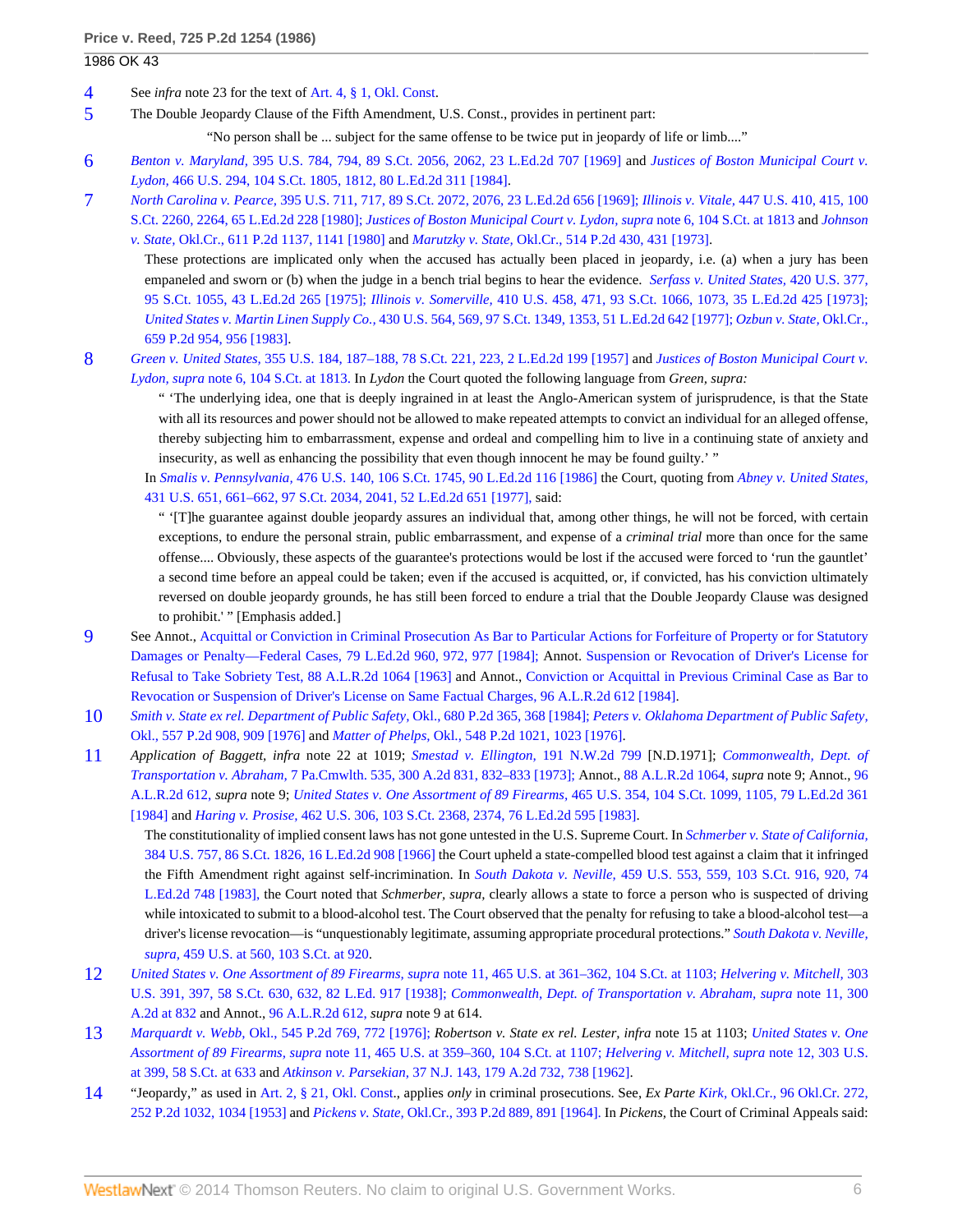"Jeopardy, in its constitutional and common-law sense, has a strict application to criminal prosecutions only; and the word 'jeopardy,' as used in the Constitution, signifies the danger of conviction and punishment which the defendant in a criminal prosecution incurs when put upon trial before a court of competent jurisdiction under an indictment or information sufficient in form and substance to sustain a conviction."

In *Kirk, supra,* the court held that, without violating double jeopardy, a prisoner could be tried for escape in the district court and also be subject to a separate hearing and punishment for violation of institutional rules and regulations which arose from the escape incident. *Kirk* is in accord with extant federal jurisprudence. See *[United States v. Salazar,](http://www.westlaw.com/Link/Document/FullText?findType=Y&serNum=1974112487&pubNum=350&fi=co_pp_sp_350_75&originationContext=document&vr=3.0&rs=cblt1.0&transitionType=DocumentItem&contextData=(sc.Search)#co_pp_sp_350_75)* 505 F.2d 72, 75 [8th Cir.1974]; *[United States v. Stead,](http://www.westlaw.com/Link/Document/FullText?findType=Y&serNum=1975142996&pubNum=350&fi=co_pp_sp_350_259&originationContext=document&vr=3.0&rs=cblt1.0&transitionType=DocumentItem&contextData=(sc.Search)#co_pp_sp_350_259)* 528 F.2d 257, 259 [8th Cir.1976]; *[United States v. Acosta,](http://www.westlaw.com/Link/Document/FullText?findType=Y&serNum=1974110088&pubNum=350&fi=co_pp_sp_350_62&originationContext=document&vr=3.0&rs=cblt1.0&transitionType=DocumentItem&contextData=(sc.Search)#co_pp_sp_350_62)* 495 F.2d 60, 62 [10th Cir.1974]; *[United States](http://www.westlaw.com/Link/Document/FullText?findType=Y&serNum=1978102809&pubNum=350&fi=co_pp_sp_350_546&originationContext=document&vr=3.0&rs=cblt1.0&transitionType=DocumentItem&contextData=(sc.Search)#co_pp_sp_350_546) v. Boomer,* [571 F.2d 543, 546 \[10](http://www.westlaw.com/Link/Document/FullText?findType=Y&serNum=1978102809&pubNum=350&fi=co_pp_sp_350_546&originationContext=document&vr=3.0&rs=cblt1.0&transitionType=DocumentItem&contextData=(sc.Search)#co_pp_sp_350_546)th Cir.1978] and *[Orosco v. United States,](http://www.westlaw.com/Link/Document/FullText?findType=Y&serNum=1981150287&pubNum=345&fi=co_pp_sp_345_759&originationContext=document&vr=3.0&rs=cblt1.0&transitionType=DocumentItem&contextData=(sc.Search)#co_pp_sp_345_759)* 526 F.Supp. 756, 759 [W.D.Okl.1981].

<span id="page-6-0"></span>[15](#page-3-20) Okl., [501 P.2d 1099, 1103 \[1972\];](http://www.westlaw.com/Link/Document/FullText?findType=Y&serNum=1972125868&pubNum=661&fi=co_pp_sp_661_1103&originationContext=document&vr=3.0&rs=cblt1.0&transitionType=DocumentItem&contextData=(sc.Search)#co_pp_sp_661_1103) *Application of Baggett, infra* note 22 at 1018; see also *[Ballard v. State, Motor Vehicle Division,](http://www.westlaw.com/Link/Document/FullText?findType=Y&serNum=1979124386&pubNum=661&originationContext=document&vr=3.0&rs=cblt1.0&transitionType=DocumentItem&contextData=(sc.Search))* 595 [P.2d 1302, 1304 \[Utah 1979\];](http://www.westlaw.com/Link/Document/FullText?findType=Y&serNum=1979124386&pubNum=661&originationContext=document&vr=3.0&rs=cblt1.0&transitionType=DocumentItem&contextData=(sc.Search)) *Campbell v. Superior Court,* [106 Ariz. 542, 479 P.2d 685, 693 \[1971\];](http://www.westlaw.com/Link/Document/FullText?findType=Y&serNum=1971122393&pubNum=661&fi=co_pp_sp_661_693&originationContext=document&vr=3.0&rs=cblt1.0&transitionType=DocumentItem&contextData=(sc.Search)#co_pp_sp_661_693) *[Mills v. Bridges,](http://www.westlaw.com/Link/Document/FullText?findType=Y&serNum=1970131788&pubNum=661&fi=co_pp_sp_661_69&originationContext=document&vr=3.0&rs=cblt1.0&transitionType=DocumentItem&contextData=(sc.Search)#co_pp_sp_661_69)* 93 Idaho 679, [471 P.2d 66, 69 \[1970\];](http://www.westlaw.com/Link/Document/FullText?findType=Y&serNum=1970131788&pubNum=661&fi=co_pp_sp_661_69&originationContext=document&vr=3.0&rs=cblt1.0&transitionType=DocumentItem&contextData=(sc.Search)#co_pp_sp_661_69) *Fritts v. Department of Motor Vehicles,* [6 Wash.App. 233, 492 P.2d 558, 562 \[1971\];](http://www.westlaw.com/Link/Document/FullText?findType=Y&serNum=1971126860&pubNum=661&fi=co_pp_sp_661_562&originationContext=document&vr=3.0&rs=cblt1.0&transitionType=DocumentItem&contextData=(sc.Search)#co_pp_sp_661_562) *[Burbage v. Department](http://www.westlaw.com/Link/Document/FullText?findType=Y&serNum=1969129622&pubNum=661&fi=co_pp_sp_661_778&originationContext=document&vr=3.0&rs=cblt1.0&transitionType=DocumentItem&contextData=(sc.Search)#co_pp_sp_661_778) of Motor Vehicles,* [252 Or. 486, 450 P.2d 775, 778 \[1969\];](http://www.westlaw.com/Link/Document/FullText?findType=Y&serNum=1969129622&pubNum=661&fi=co_pp_sp_661_778&originationContext=document&vr=3.0&rs=cblt1.0&transitionType=DocumentItem&contextData=(sc.Search)#co_pp_sp_661_778) *Severson v. Sueppel,* [260 Iowa 1169, 152 N.W.2d 281, 285 \[1967\]](http://www.westlaw.com/Link/Document/FullText?findType=Y&serNum=1967122555&pubNum=595&fi=co_pp_sp_595_285&originationContext=document&vr=3.0&rs=cblt1.0&transitionType=DocumentItem&contextData=(sc.Search)#co_pp_sp_595_285) and *Blow v. Commissioner of Motor Vehicles,* [83 S.D. 628, 164 N.W.2d 351, 352–353 \[1969\]](http://www.westlaw.com/Link/Document/FullText?findType=Y&serNum=1969124244&pubNum=595&fi=co_pp_sp_595_352&originationContext=document&vr=3.0&rs=cblt1.0&transitionType=DocumentItem&contextData=(sc.Search)#co_pp_sp_595_352).

In *Atkinson v. Parsekian, supra* note 13, a driver acquitted of criminal charges arising from a fatal car accident invoked the double jeopardy clause because he claimed that he was found guilty of the same offense in his postacquittal revocation proceeding before an administrative official. The court held that:

"It is well settled that the Legislature has the constitutional power to impose both a criminal and civil or administrative sanction in respect to the same act or omission ... The double jeopardy clause merely prohibits attempting a second time to punish criminally for the same offense ... The proceedings before the Director ... are administrative and not criminal, even though they arise out of the commission of an offense punishable by the courts ... Although the suspension or revocation of a driver's license by the Director may appear to be punishment to the wrongdoer, this is not enough to characterize the statutory grant of power as criminal in nature. The primary object of the statute is to foster safety on the highway and not to impose criminal punishment to vindicate public justice." [179 A.2d at 738](http://www.westlaw.com/Link/Document/FullText?findType=Y&serNum=1962107354&pubNum=162&fi=co_pp_sp_162_738&originationContext=document&vr=3.0&rs=cblt1.0&transitionType=DocumentItem&contextData=(sc.Search)#co_pp_sp_162_738).

In *[Commonwealth, Dept. of Transportation v. Abraham, supra](http://www.westlaw.com/Link/Document/FullText?findType=Y&serNum=1973100374&pubNum=162&fi=co_pp_sp_162_832&originationContext=document&vr=3.0&rs=cblt1.0&transitionType=DocumentItem&contextData=(sc.Search)#co_pp_sp_162_832)* note 11, 300 A.2d at 832–833, a motorist acquitted in a criminal proceeding of operating a motor vehicle while under the influence of alcohol appealed from a six-month suspension of his operator's license for refusing to comply with the implied consent law. The court held that, since the suspension of the license was the result of a civil proceeding while the motorist's acquittal stemmed from a criminal proceeding, the civil regulatory body did not act improperly in suspending the license.

- <span id="page-6-1"></span>[16](#page-3-21) [47 O.S.1981 § 754](http://www.westlaw.com/Link/Document/FullText?findType=L&pubNum=1000165&cite=OKSTT47S754&originatingDoc=I06512713f3a711d99439b076ef9ec4de&refType=LQ&originationContext=document&vr=3.0&rs=cblt1.0&transitionType=DocumentItem&contextData=(sc.Search)) was most recently amended in 1982. Okla.Sess.L.1982, Ch. 273, § 7 and Okla.Sess.L.1982, Ch. 294, § 5. The scope of the hearing was broadened in cases where the license's revocation or its denial was based on breath, or blood, test results. The last amendment gives greater protection to a licensee since the Department now has the additional burden to prove the validity of the test and to show a blood-alcohol content of at least 0.10.
- <span id="page-6-2"></span>[17](#page-3-22) See *Ballard v. State, Motor Vehicle Division, supra* note 15 at 1305.
- <span id="page-6-3"></span>[18](#page-3-23) See footnote 7 *supra* at 1141.
- <span id="page-6-4"></span>[19](#page-3-24) *Robertson v. State ex rel. Lester, supra* note 15 at 1102. The U.S. Supreme Court has given its approval to this governmental interest. In *Illinois v. Batchelder,* [463 U.S. 1112, 1118, 103 S.Ct. 3513, 3516, 77 L.Ed.2d 1267 \[1983\],](http://www.westlaw.com/Link/Document/FullText?findType=Y&serNum=1983131595&pubNum=708&fi=co_pp_sp_708_3516&originationContext=document&vr=3.0&rs=cblt1.0&transitionType=DocumentItem&contextData=(sc.Search)#co_pp_sp_708_3516) the Court said:

"The interest of the states in depriving the drunk driver of permission to continue operating an automobile is particularly strong. We recently commented on '[t]he carnage caused by drunk drivers' in *South Dakota v. Neville*, [459 U.S. 553, 558, 103 S.Ct.](http://www.westlaw.com/Link/Document/FullText?findType=Y&serNum=1983109207&pubNum=708&fi=co_pp_sp_708_920&originationContext=document&vr=3.0&rs=cblt1.0&transitionType=DocumentItem&contextData=(sc.Search)#co_pp_sp_708_920) [916, 920, 74 L.Ed.2d 748 \(1983\)](http://www.westlaw.com/Link/Document/FullText?findType=Y&serNum=1983109207&pubNum=708&fi=co_pp_sp_708_920&originationContext=document&vr=3.0&rs=cblt1.0&transitionType=DocumentItem&contextData=(sc.Search)#co_pp_sp_708_920). See also *Mackey v. Montrym, supra,* [443 U.S. \[1\] at 17–18, 99 S.Ct. \[2612\] at 2620–2621 \[61](http://www.westlaw.com/Link/Document/FullText?findType=Y&serNum=1979135158&pubNum=708&fi=co_pp_sp_708_2620&originationContext=document&vr=3.0&rs=cblt1.0&transitionType=DocumentItem&contextData=(sc.Search)#co_pp_sp_708_2620) [L.Ed.2d 321 \(1979\)](http://www.westlaw.com/Link/Document/FullText?findType=Y&serNum=1979135158&pubNum=708&fi=co_pp_sp_708_2620&originationContext=document&vr=3.0&rs=cblt1.0&transitionType=DocumentItem&contextData=(sc.Search)#co_pp_sp_708_2620) ]; *Perez v. Campbell,* [402 U.S. 637, 657 and 672, 91 S.Ct. 1704, 1715 and 1722, 29 L.Ed.2d 233 \(1971\)](http://www.westlaw.com/Link/Document/FullText?findType=Y&serNum=1971127077&pubNum=708&fi=co_pp_sp_708_1715&originationContext=document&vr=3.0&rs=cblt1.0&transitionType=DocumentItem&contextData=(sc.Search)#co_pp_sp_708_1715) (BLACKMUN, J., concurring); *Tate v. Short,* [401 U.S. 395, 401, 91 S.Ct. 668, 672, 28 L.Ed.2d 130 \(1971\)](http://www.westlaw.com/Link/Document/FullText?findType=Y&serNum=1971127009&pubNum=708&fi=co_pp_sp_708_672&originationContext=document&vr=3.0&rs=cblt1.0&transitionType=DocumentItem&contextData=(sc.Search)#co_pp_sp_708_672) (BLACKMUN, J., concurring); *Breithaupt v. Abram,* [352 U.S. 432, 439, 77 S.Ct. 408, 412, 1 L.Ed.2d 448 \(1957\)](http://www.westlaw.com/Link/Document/FullText?findType=Y&serNum=1957100479&pubNum=708&fi=co_pp_sp_708_412&originationContext=document&vr=3.0&rs=cblt1.0&transitionType=DocumentItem&contextData=(sc.Search)#co_pp_sp_708_412)."

- <span id="page-6-5"></span>[20](#page-3-25) *Bell v. Burson,* [402 U.S. 535, 91 S.Ct. 1586, 1589, 29 L.Ed.2d 90 \[1971\];](http://www.westlaw.com/Link/Document/FullText?findType=Y&serNum=1971127072&pubNum=708&fi=co_pp_sp_708_1589&originationContext=document&vr=3.0&rs=cblt1.0&transitionType=DocumentItem&contextData=(sc.Search)#co_pp_sp_708_1589) *Illinois v. Batchelder, supra* [note 19, 463 U.S. at 1116, 103](http://www.westlaw.com/Link/Document/FullText?findType=Y&serNum=1983131595&pubNum=708&fi=co_pp_sp_708_3515&originationContext=document&vr=3.0&rs=cblt1.0&transitionType=DocumentItem&contextData=(sc.Search)#co_pp_sp_708_3515) [S.Ct. at 3515](http://www.westlaw.com/Link/Document/FullText?findType=Y&serNum=1983131595&pubNum=708&fi=co_pp_sp_708_3515&originationContext=document&vr=3.0&rs=cblt1.0&transitionType=DocumentItem&contextData=(sc.Search)#co_pp_sp_708_3515) and *Mackey v. Montrym,* [443 U.S. 1, 10, 99 S.Ct. 2612, 2617, 61 L.Ed.2d 321 \[1979\].](http://www.westlaw.com/Link/Document/FullText?findType=Y&serNum=1979135158&pubNum=708&fi=co_pp_sp_708_2617&originationContext=document&vr=3.0&rs=cblt1.0&transitionType=DocumentItem&contextData=(sc.Search)#co_pp_sp_708_2617)
- <span id="page-6-6"></span>[21](#page-3-26) *Illinois v. Batchelder, supra* [note 19, 463 U.S. at 1116, 103 S.Ct. at 3515](http://www.westlaw.com/Link/Document/FullText?findType=Y&serNum=1983131595&pubNum=708&fi=co_pp_sp_708_3515&originationContext=document&vr=3.0&rs=cblt1.0&transitionType=DocumentItem&contextData=(sc.Search)#co_pp_sp_708_3515).
- <span id="page-6-7"></span>[22](#page-3-27) Okl., [531 P.2d 1011, 1017 \[1974\].](http://www.westlaw.com/Link/Document/FullText?findType=Y&serNum=1974127019&pubNum=661&fi=co_pp_sp_661_1017&originationContext=document&vr=3.0&rs=cblt1.0&transitionType=DocumentItem&contextData=(sc.Search)#co_pp_sp_661_1017) Because the implied consent law was amended after *Baggett,* that opinion is no longer a correct exposition of the present statutory law. See *Smith v. State ex rel. Department of Public Safety, supra* note 10. Our statements in *Baggett* as to the effect of an acquittal on a subsequent driver's license revocation remain unaffected by the pronouncement in *Smith, supra* note 10, and continue viable.
- <span id="page-6-8"></span>[23](#page-3-28) [Art. 4, § 1, Okl. Const](http://www.westlaw.com/Link/Document/FullText?findType=L&pubNum=1000165&cite=OKCNART4S1&originatingDoc=I06512713f3a711d99439b076ef9ec4de&refType=LQ&originationContext=document&vr=3.0&rs=cblt1.0&transitionType=DocumentItem&contextData=(sc.Search)). provides: